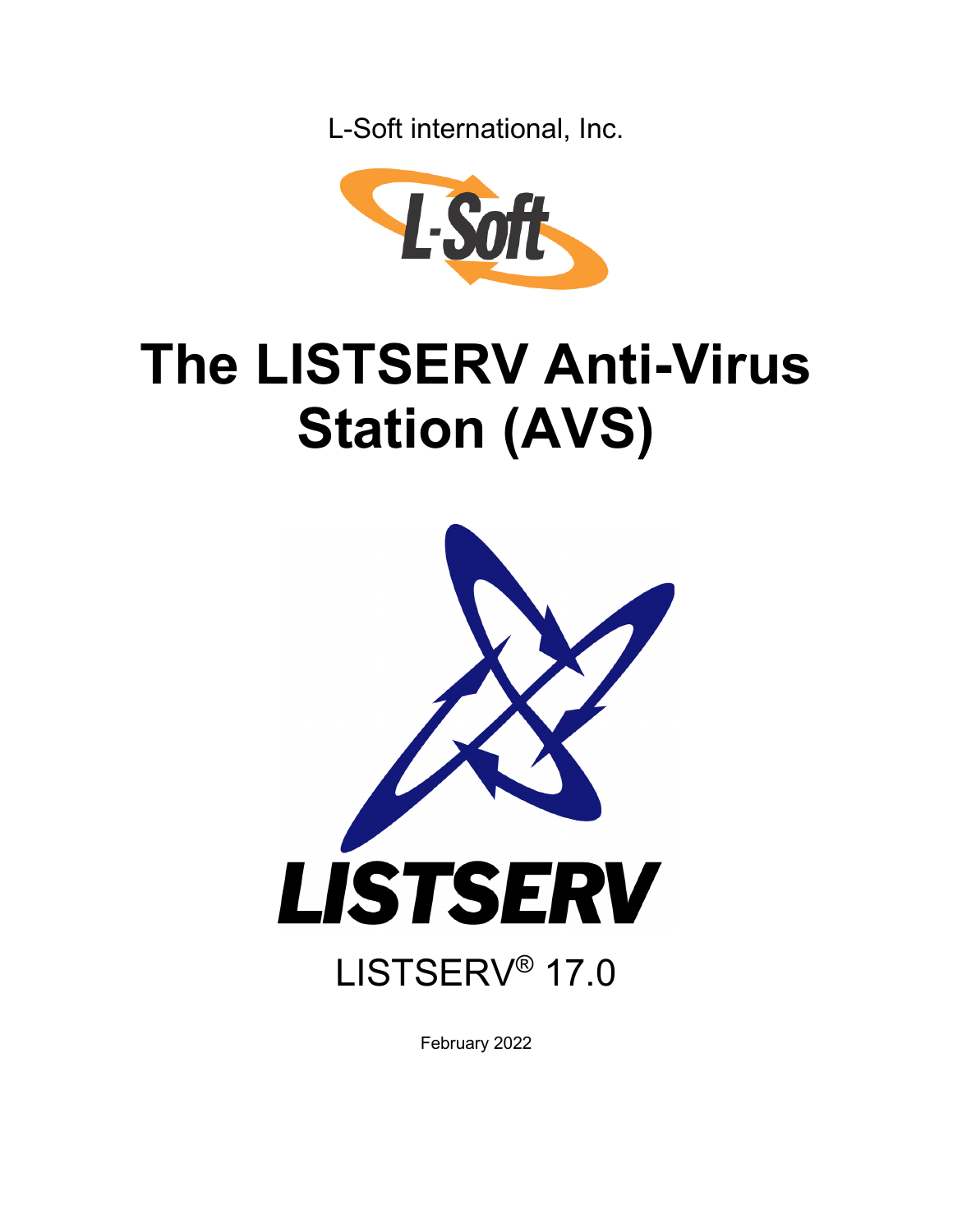Information in this document is subject to change without notice. Companies, names, and data used in examples herein are fictitious unless otherwise noted. L-Soft international, Inc. does not endorse or approve the use of any of the product names or trademarks appearing in this document.

Permission is granted to copy this document, at no charge and in its entirety, provided that the copies are not used for commercial advantage, that the source is cited and that the present copyright notice is included in all copies, so that the recipients of such copies are equally bound to abide by the present conditions. Prior written permission is required for any commercial use of this document, in whole or in part, and for any partial reproduction of the contents of this document exceeding 50 lines of up to 80 characters, or equivalent. The title page, table of contents and index, if any, are not considered part of the document for the purposes of this copyright notice, and can be freely removed if present.

Copyright 2003-2022, L-Soft international, Inc. All Rights Reserved Worldwide.

LISTSERV is a registered trademark licensed to L-Soft international, Inc. L-SOFT is a trademark of L-Soft international. CataList and EASE are service marks of L-Soft international, Inc. All other trademarks, both marked and not marked, are the property of their respective owners.

L-Soft's manuals for LISTSERV are available at<http://www.lsoft.com/manuals> **.**

L-Soft invites feedback on its manuals. Please feel free to send your comments by e-mail to: MANUALS@LSOFT.COM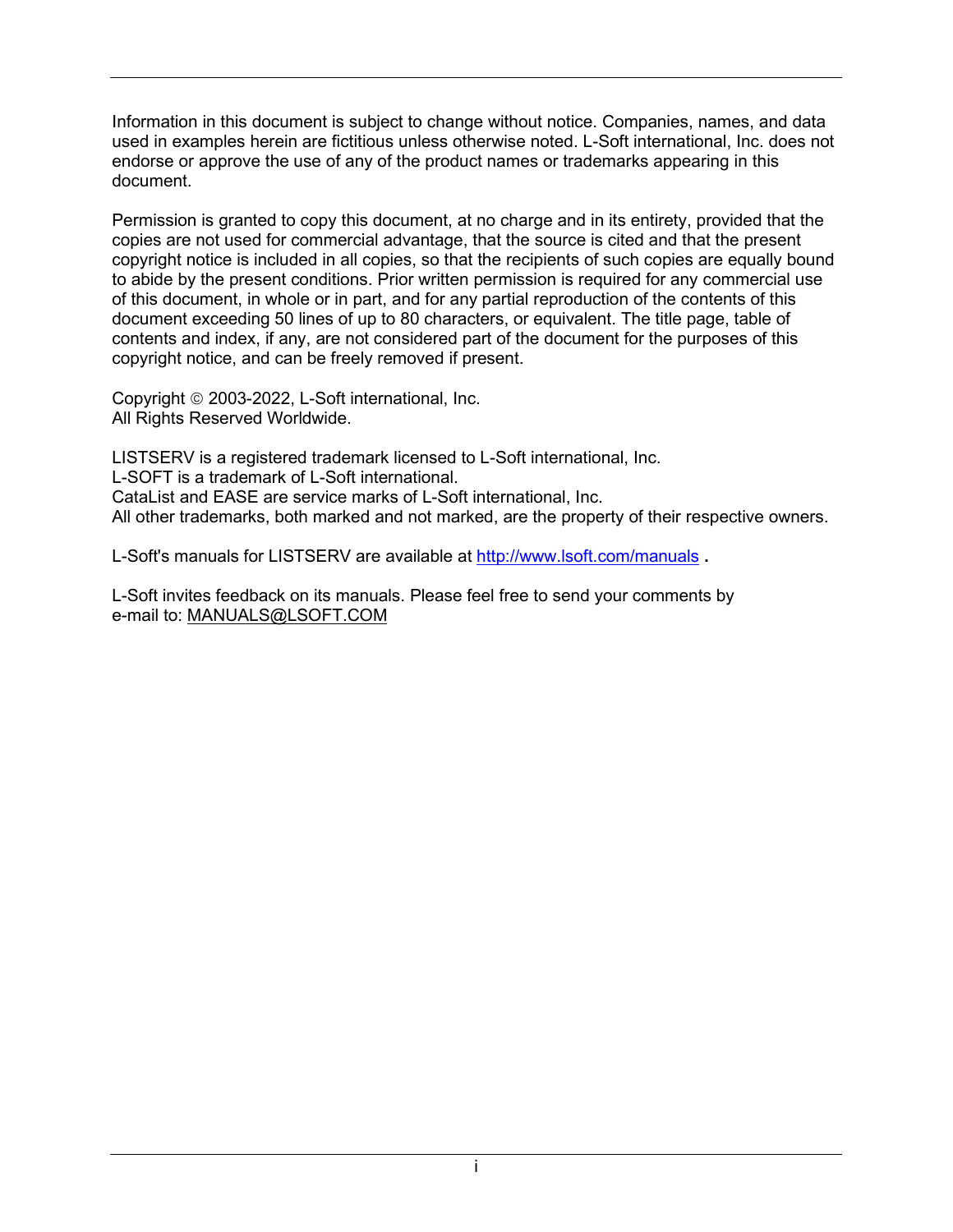# **Contents**

|  | 1.1           |  |  |
|--|---------------|--|--|
|  | 1.2           |  |  |
|  | 1.2.1         |  |  |
|  | 1.2.2         |  |  |
|  | 1.2.3         |  |  |
|  | 1.2.4         |  |  |
|  | 1.2.5         |  |  |
|  | 1.2.6         |  |  |
|  | 1.2.7         |  |  |
|  | 1.3           |  |  |
|  |               |  |  |
|  | 2.1           |  |  |
|  | $2.2^{\circ}$ |  |  |
|  | 2.3           |  |  |
|  |               |  |  |
|  | 3.1           |  |  |
|  | 3.2           |  |  |
|  | 3.3           |  |  |

## **About This Manual**

Every effort has been made to ensure that this document is an accurate representation of the functionality of LISTSERV®. As with every software application, development continues after the documentation has gone to press, so small inconsistencies may occur. We would appreciate any feedback on this manual. Send comments by e-mail to: [MANUALS@LSOFT.COM](mailto:MANUALS@LSOFT.COM)

The following documentation conventions have been used in this manual:

- Quotations from the screen will appear in italics enclosed within quotation marks.
- Clickable buttons will appear in bold.
- Clickable links will appear in bold.
- Directory names, commands, and examples of editing program files will appear in Courier New font.
- Emphasized words or phrases will be underlined.
- Hyperlinks, actual or fictitious, will be underlined unless they are part of a screen shot or direct quotation from the screen.

Some screen captures have been cropped and annotated for emphasis or descriptive purposes.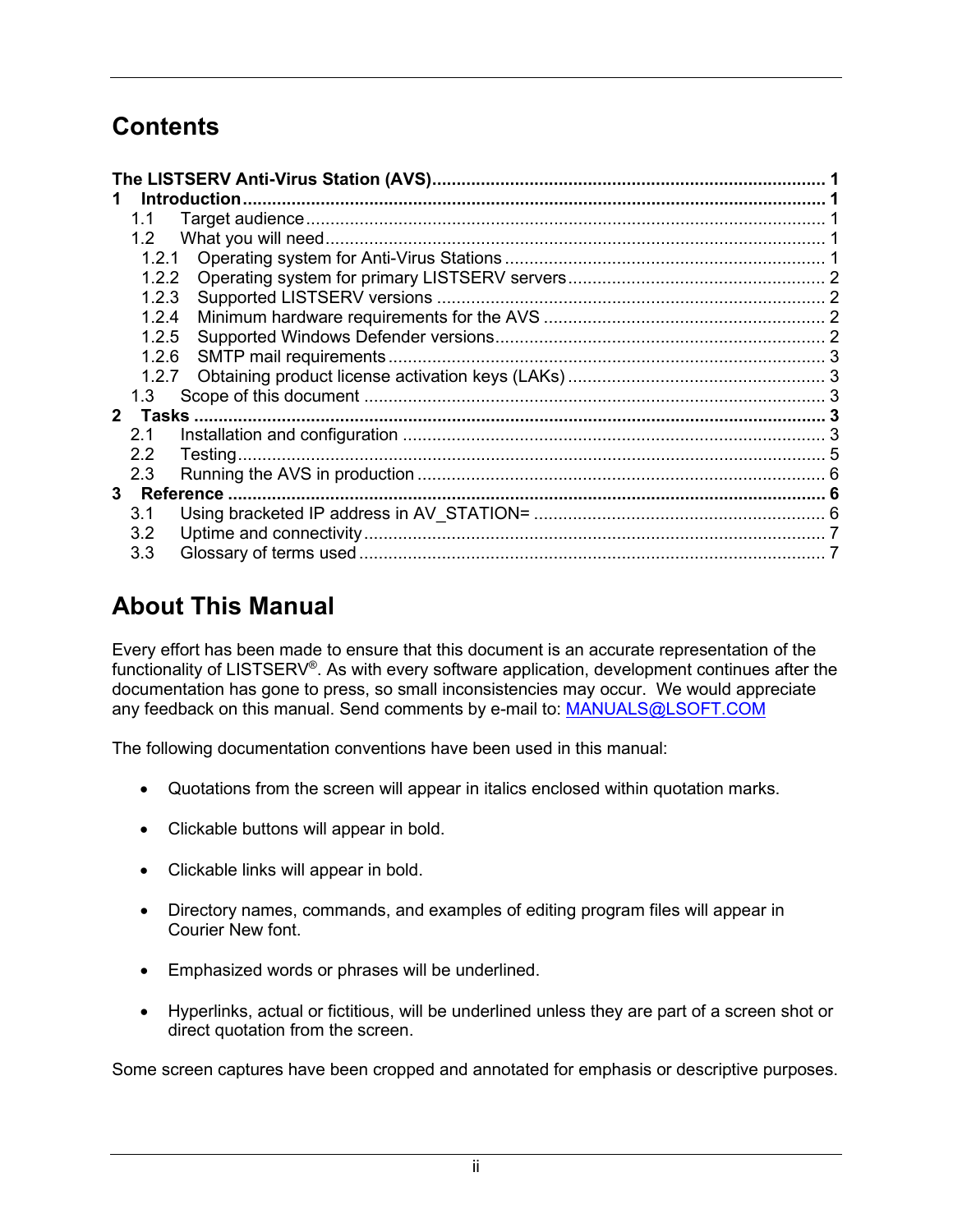# <span id="page-3-0"></span>**The LISTSERV Anti-Virus Station (AVS)**

# <span id="page-3-1"></span>**1 Introduction**

AVS stands for "Anti-Virus Station". An AVS is a specially-licensed LISTSERV machine that is employed as an external anti-virus scanner for other LISTSERV machines that do not currently support an internal AV scanning.

At its original release, LISTSERV Version 1.8e (14.0) supported real-time anti-virus scanning of all messages sent to mailing lists running under LISTSERV Classic or LISTSERV Classic HPO on Windows NT/2000/XP and Linux servers. This was possible through a now-canceled partner agreement with a major anti-virus software vendor. Recognizing that some customers were unwilling to install a third-party anti-virus only for the purpose of scanning LISTSERV messages, LISTSERV 16.0 and following for Windows has also supported anti-virus scanning natively via the Windows Defender Anti-Virus, which is part of modern versions of the Windows Server operating system.

Thus, the LISTSERV Anti-Virus Station provides comprehensive virus protection for sites running LISTSERV on operating systems not currently supported by LISTSERV's built-in antivirus scanner. The AVS works by having the production LISTSERV system (called the "primary" system) forward messages to a separate system, the AVS, on which they are scanned. The AVS is a Windows Server system (2016 or later) running Windows, Windows Defender Antivirus (which ships with Windows Server 2016 and later) and a special, limited capacity version of LISTSERV. All the virus scanning functions become available, with the following exceptions:

- Scanning of DISTRIBUTE jobs (other than postings to mailing lists) is not available. Simply submit DISTRIBUTE jobs requiring virus scanning to the AVS instead.
- Documents downloaded using the web interface are not scanned for viruses.

#### <span id="page-3-2"></span>*1.1 Target audience*

Administrators of LISTSERV Classic and LISTSERV Classic HPO sites running on operating systems other than Windows, who wish to take advantage of LISTSERV's on-the-fly anti-virus scanning feature.

## <span id="page-3-3"></span>*1.2 What you will need*

There are several classes of requirements for the AVS. These include operating system, LISTSERV version, minimum hardware, Windows Defender version, and SMTP mail. Also, license keys are required for the LISTSERV products.

#### <span id="page-3-4"></span>**1.2.1 Operating system for Anti-Virus Stations**

The AVS itself must run under the Microsoft Windows operating system.

*Minimum supported Microsoft Windows OS*: Windows Server 2016 or later.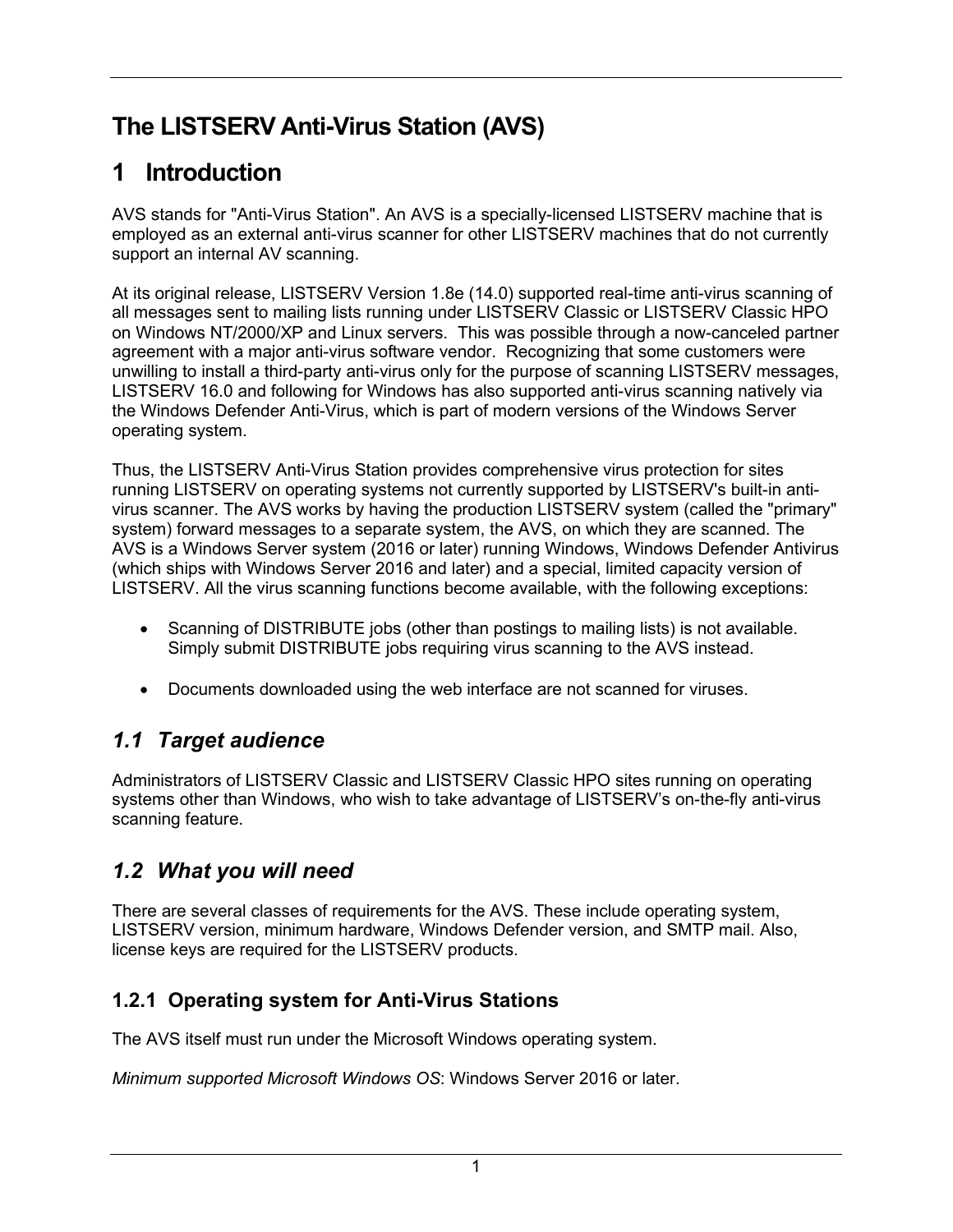#### <span id="page-4-0"></span>**1.2.2 Operating system for primary LISTSERV servers**

Any operating system platform that is supported by L-Soft for the LISTSERV product is acceptable. See the [LISTSERV Operating System Support](http://www.lsoft.com/products/listserv_os.asp) page for details.

#### <span id="page-4-1"></span>**1.2.3 Supported LISTSERV versions**

*Either LISTSERV Classic or LISTSERV Classic HPO, is required.* The AVS does not work with LISTSERV Lite, which does not include the AV scan feature.

*LISTSERV version 16.0-2017a is required at minimum. LISTSERV 16.0-2017a has a build date of 28 Feb 2017. However, L-Soft STRONGLY RECOMMENDS that all customers should upgrade LISTSERV to the generally-available version, LISTSERV 17.0.*

*Maintenance is required.* Sites that do not have maintenance contracts with L-Soft will not be able to run the AVS.

If you are unsure what version of LISTSERV you are running, issue a SHOW VERSION command to LISTSERV, or view the Server Dashboard. The output in both cases will include the LISTSERV build date.

#### <span id="page-4-2"></span>**1.2.4 Minimum hardware requirements for the AVS**

The AVS hardware requirements vary depending on how the machine is used. The AVS is not resource intensive and does not need to run on a dedicated server; you can use an existing server or an unused, previous generation system. Microsoft's minimum requirements for current Windows Server systems are

- 1.4GHz 64-bit processor with at least 2 cores
- 2GB RAM
- 32GB system partition
- 1Gbit PCI Express NIC

You will need to enable the Windows Desktop Experience in order to install Windows Defender Anti-Virus as a server feature. This is why 2GB RAM is required at minimum.

If you plan to run other applications on the machine, or post DISTRIBUTE jobs through the AVS as mentioned above, then your minimum hardware requirements will escalate accordingly.

AVS is supported on virtualized Windows Server 2016 (or later) systems (for instance running under Hyper-V or in commercial cloud services such as Azure or AWS). It is not necessary to have a physical machine.

#### <span id="page-4-3"></span>**1.2.5 Supported Windows Defender versions**

At this writing, the supported Windows Defender version is 1.359.770.0. This changes several times daily as Windows Update installs updated signature files, so your installed version will likely be higher.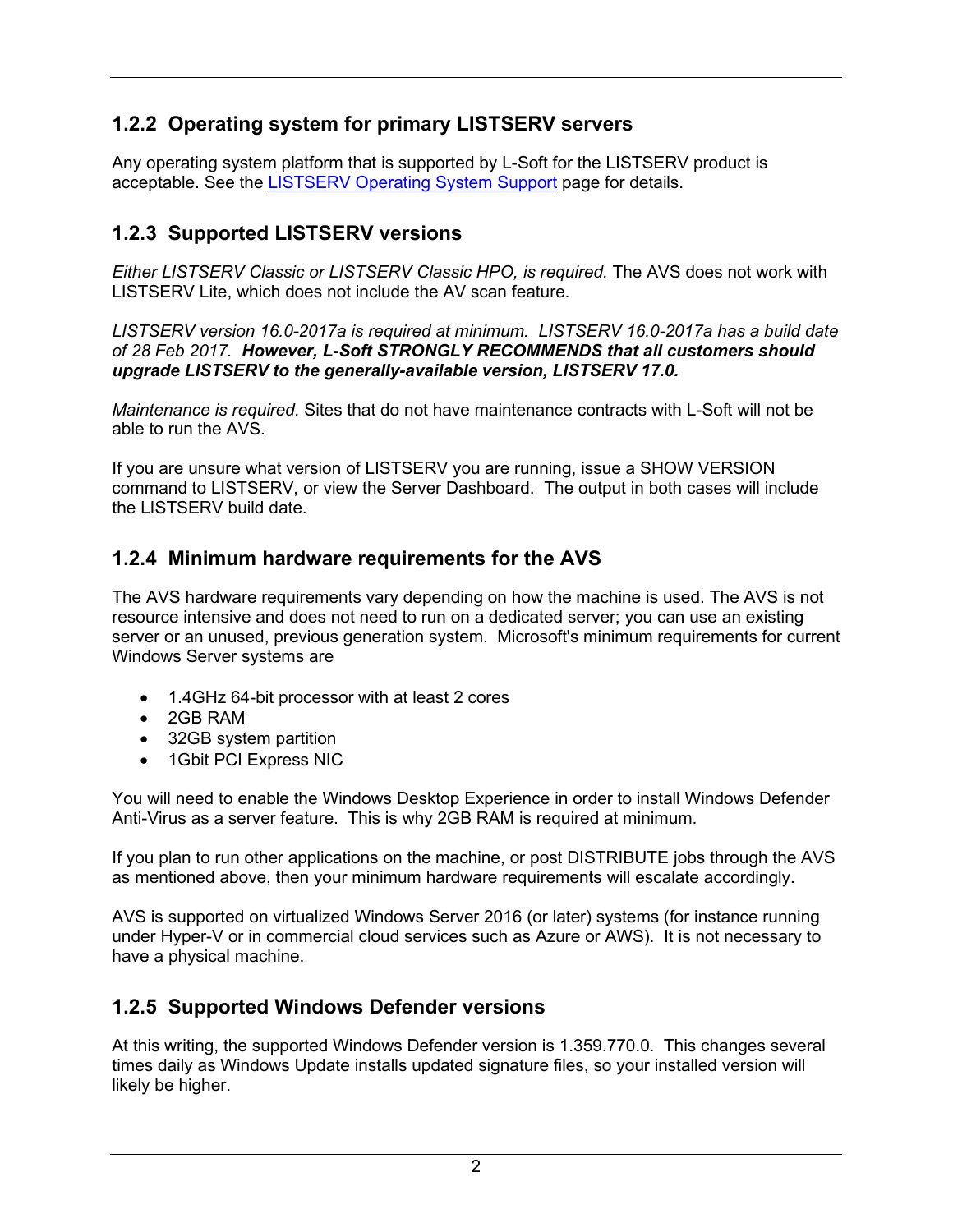To determine the version of Windows Defender running on any given Windows Server machine, check Settings -> Update & Security -> Windows Defender, and scroll to the bottom. Look for "Antivirus Definition". This is the version code LISTSERV displays in a "SHOW VERSION" or "RELEASE" command response, e.g.,

Virus database version: 2022-02-23 09:33:06 (1.359.770.0)

#### <span id="page-5-0"></span>**1.2.6 SMTP mail requirements**

The AVS machine communicates with its primary servers (and vice versa) using SMTP e-mail. This requires that the AVS machine must have a working SMTP server installed and running that understands how to pass mail to LISTSERV.

Under Microsoft Windows, this means that the SMTPL.EXE "listener" service (provided with LISTSERV) must be installed on the AVS. No other Windows SMTP implementations are supported as they do not have knowledge of LISTSERV and cannot be used to pass mail to LISTSERV. Further, if the SMTPL.EXE "listener" service is used, an external machine must be used to handle LISTSERV's outbound mail, as the SMTPL.EXE service is designed to handle inbound mail only.

Please see the [LISTSERV installation instructions](http://www.lsoft.com/manuals) for more information on setting up your SMTP mailer.

#### <span id="page-5-1"></span>**1.2.7 Obtaining product license activation keys (LAKs)**

LISTSERV (including both the AVS machine and any primary servers) requires license keys, which can be obtained from your L-Soft sales representative. Keys are operating-system specific, so be sure to clearly specify the operating system for each key.

Please do not contact the product support department for license keys; only the sales department may issue LAKs.

#### <span id="page-5-2"></span>*1.3 Scope of this document*

This document will explain how to install and configure the LISTSERV Anti-Virus Server (AVS) for LISTSERV sites running operating systems without LISTSERV native support for anti-virus scanning. It does not include instructions on installing LISTSERV. Installation guides, FAQs, and other documentation for LISTSERV can be found at<http://www.lsoft.com/manuals> .

## <span id="page-5-3"></span>**2 Tasks**

Tasks related to AVS installation include installation and configuration; testing; and running the AVS in production.

#### <span id="page-5-4"></span>*2.1 Installation and configuration*

The AVS is configured and installed as follows: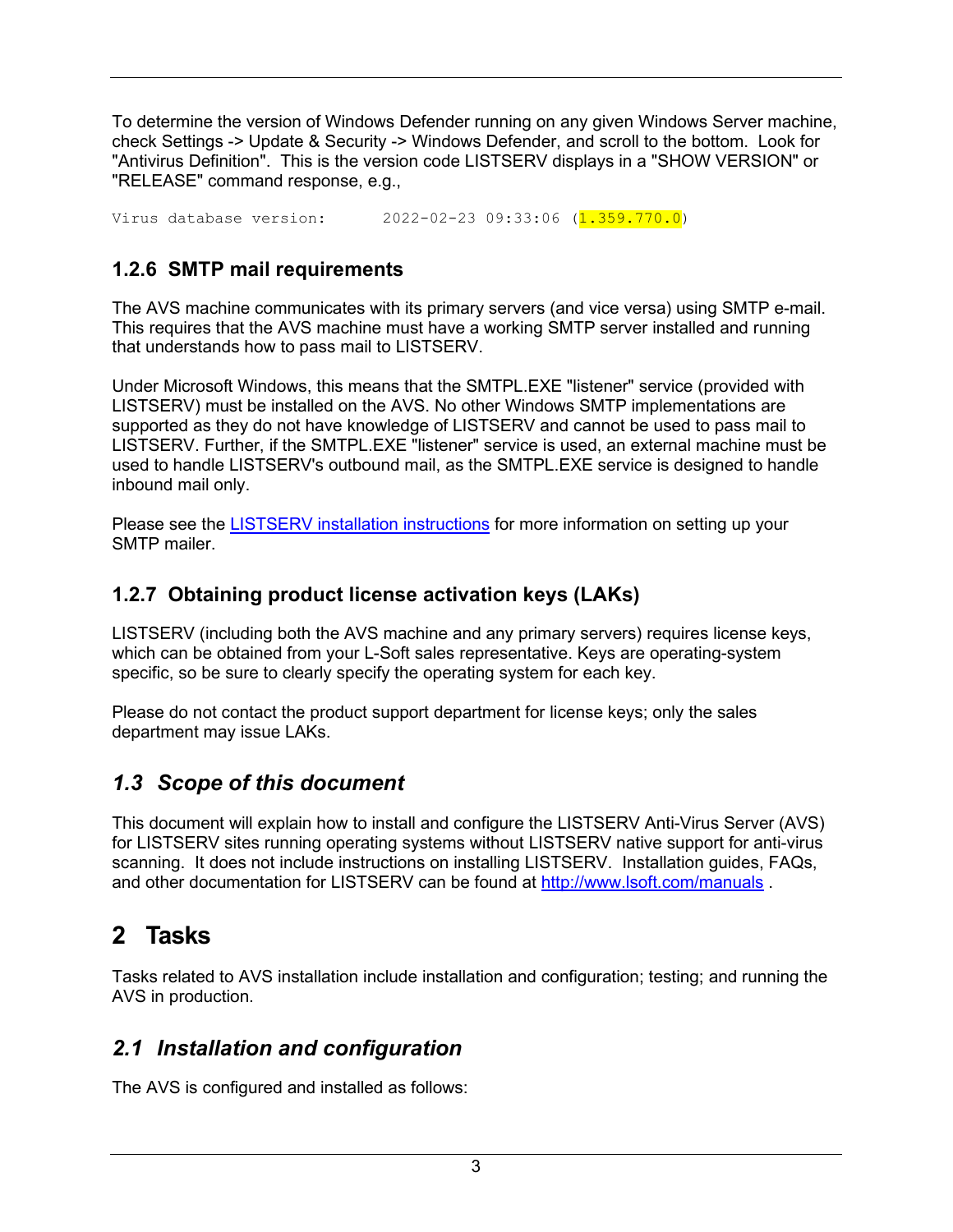1. Upgrade the primary LISTSERV system to the latest version (see the installation guide for your operating system platform for upgrade instructions).

2. Select hardware and operating system for the AVS system.

3. Obtain license activation keys (LAKs) for the AVS from your L-Soft sales representative.

4. Download and install LISTSERV 17.0 on the AVS system, using the LAKs obtained in step 3. The AVS does not require a web interface, although you should consider installing it for your convenience in managing the server.

5. Choose a "secret word" for the AVS. In this example, we will use the word SECRET. For authentication purposes, the secret word is incorporated into all AVS jobs sent from the primary server to the AVS and back again. If the secret word found in a given AVS job does not match the secret word you have chosen, the AVS job is discarded. This prevents random LISTSERV sites from using your AVS without permission.

6. Add AV\_SECRET\_WORD=SECRET\_to the LISTSERV configuration on the AVS. Restart LISTSERV on the AVS.

Example:

| Windows:  | RET<br>.<br>MURID=S<br>`R H:<br>-3 HG.<br>$\cdots$<br>$\overline{\phantom{a}}$<br>∼<br>_ |
|-----------|------------------------------------------------------------------------------------------|
| .site.cfa |                                                                                          |

7. Add AV\_SECRET\_WORD as above (same value) to the LISTSERV configuration of the primary LISTSERV system. In addition, set AV STATION to the hostname of the AVS system, and restart the primary LISTSERV instance. For the purpose of example we will assume that the AVS system is named AVS.EXAMPLE.COM in DNS.

OS-specific examples:

| Unix:<br>(go.user) | AV SECRET WORD="SECRET"<br>AV STATION="AVS.EXAMPLE.COM"<br>export AV SECRET WORD AV STATION |
|--------------------|---------------------------------------------------------------------------------------------|
| $Z/VM$ :           | AV SECRET WORD = 'secret'                                                                   |
| (LOCAL SYSVARS)    | AV STATION = 'AVS.EXAMPLE.COM'                                                              |

NOTE: AV\_SECRET\_WORD should contain only characters that are not reserved or otherwise have special meaning to the operating system shell. Specifically we are aware that "&" should not be used under unix. It is L-Soft's recommendation that the value of AV SECRET WORD be chosen strictly from the set of all alphanumeric characters (A-Z, a-z, 0-9) plus dash, underscore, and period. The use of other characters in AV\_SECRET\_WORD may result in errors such as

22 Feb 2022 02:22:22 Processing file 37472 from MAILER@LISTSERV.EXAMPLE.COM

-> Invalid AV signature.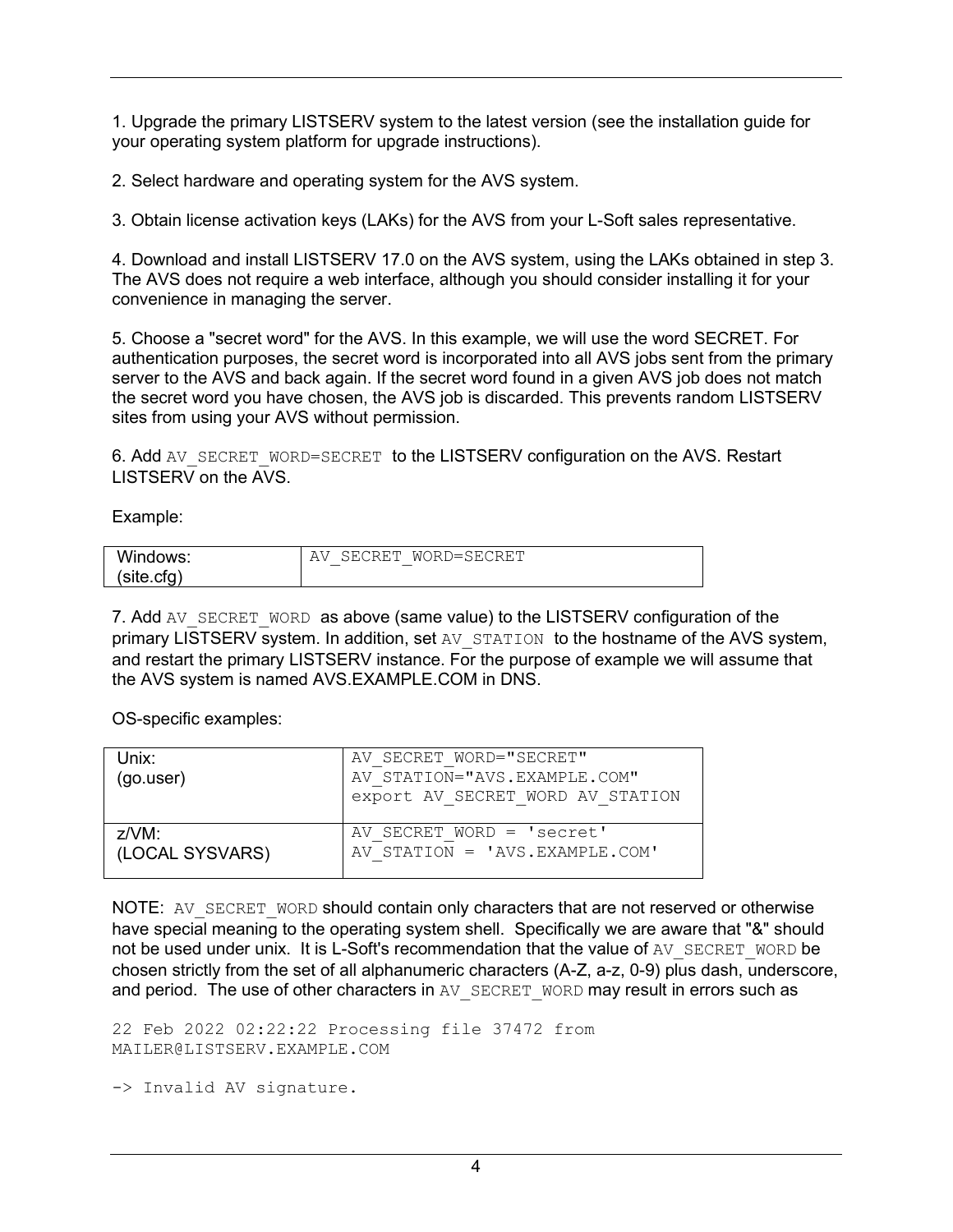(from the LISTSERV console log).

#### <span id="page-7-0"></span>*2.2 Testing*

After installing the AVS, it should first be tested before running it in production.

For a basic test of the AVS, send a message to a mailing list and watch the logs of the primary and AVS servers. The message should go through the AVS for scanning and come back.

A set of standard anti-virus test files is made available by EICAR and can be used to test the AVS. These files are described and are available at [http://www.eicar.org/anti\\_virus\\_test\\_file.htm.](http://www.eicar.org/anti_virus_test_file.htm) The files are NOT viral in nature, but note that in order to download them, local anti-virus scanning may need to be turned off, as most anti-virus suites will (as designed) quarantine the EICAR test files.

On the primary server, the LISTSERV log will contain entries like the following:

22 Feb 2022 17:13:18 Processing file 0326 from MAILER@LISTSERV.EXAMPLE.COM -> Forwarding to AV Station. 22 Feb 2022 17:13:19 Processing file 0328 from MAILER@LISTSERV.EXAMPLE.COM 22 Feb 2022 17:13:20 -> Rejected: \* Your posting to the TEST list has been rejected because it contains the \* 'EICAR\_Test\_File' virus in attachment 'eicar.com'. You are strongly advised \* to check your computer for viruses as soon as possible! 22 Feb 2022 17:13:20 Sent information mail to nathan@EXAMPLE.COM

On the AVS the corresponding log entries would look like this:

```
22 Feb 2022 17:13:11 Processing file 0022 from MAILER@AVS.EXAMPLE.COM 
22 Feb 2022 17:13:11 From LISTSERV@LISTSERV.EXAMPLE.COM: X-B64 ID=X-AV.JOB ASCII 
CLASS=M 
22 Feb 2022 17:13:11 Rescheduled as: 0023 
22 Feb 2022 17:13:11 Processing file 0023 from LISTSERV@AVS.EXAMPLE.COM 
22 Feb 2022 17:13:11 From LISTSERV@LISTSERV.EXAMPLE.COM: X-AV SCAN 
TEST@LISTSERV.EXAMPLE.COM 1 
22 Feb 2022 17:13:12 >>> Error X'01100011' running virus scanner <<< 
22 Feb 2022 17:13:12 -> Severity: Warning 
22 Feb 2022 17:13:12 -> Facility: Virus detection system 
22 Feb 2022 17:13:12 -> Abstract: Virus detected 
22 Feb 2022 17:13:12 Virus found: EICAR_Test_File 
22 Feb 2022 17:13:12 >>> Error X'01100011' scanning message for viruses <<< 
22 Feb 2022 17:13:12 -> Severity: Warning 
22 Feb 2022 17:13:12 -> Facility: Virus detection system 
22 Feb 2022 17:13:12 -> Abstract: Virus detected
```
If there is no virus found during the scan, the log entries are much simpler. Here is a sample primary server log for a virus-free message:

22 Feb 2022 09:58:44 Processing file 0510 from MAILER@LISTSERV.EXAMPLE.COM -> Forwarding to AV Station. 22 Feb 2022 09:58:46 Processing file 0512 from MAILER@LISTSERV.EXAMPLE.COM 22 Feb 2022 09:58:46 Processing mail from nathan@EXAMPLE.COM for TEST 22 Feb 2022 09:58:46 Rebuilding HTML page for TEST...

and here is the corresponding AVS log: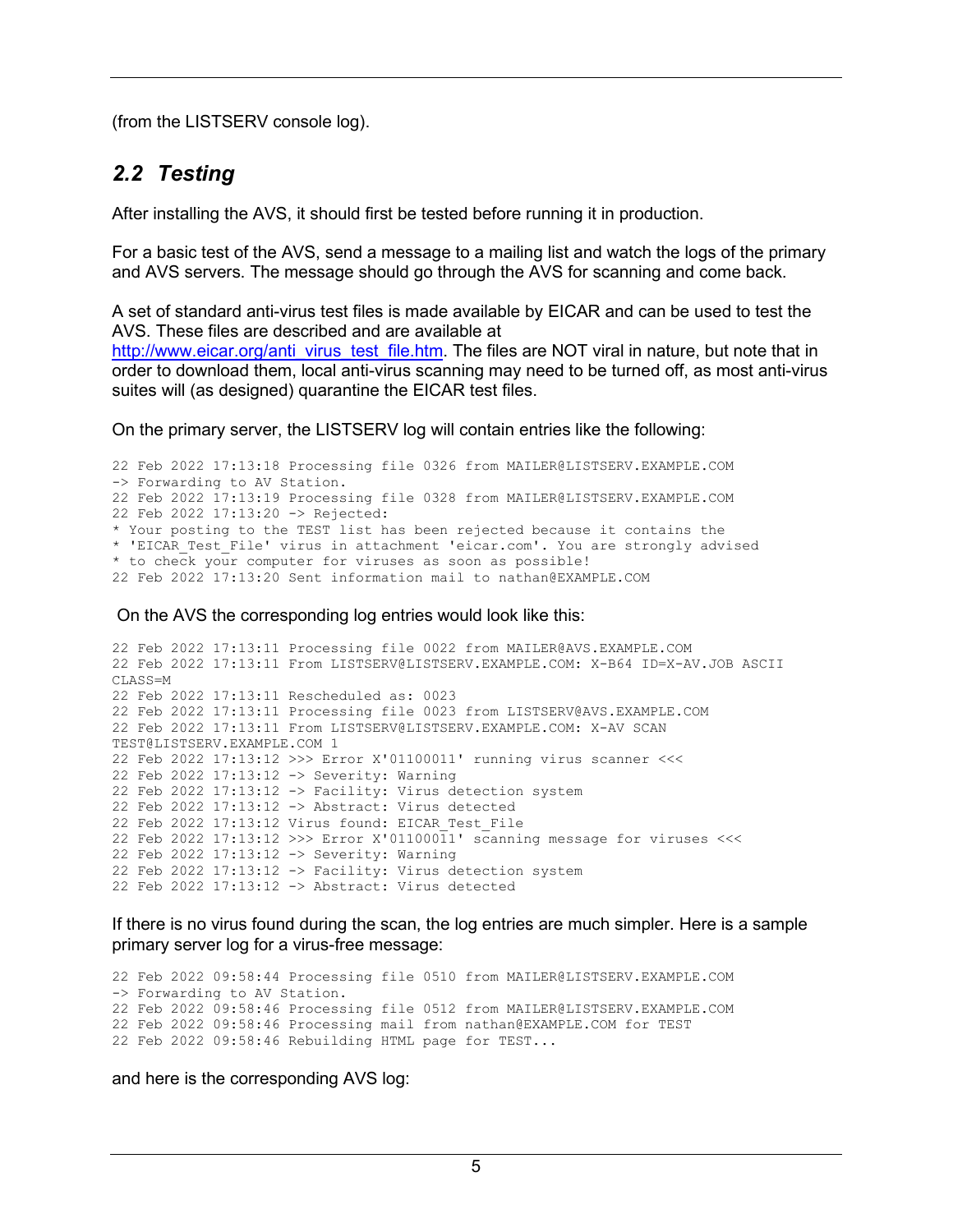22 Feb 2022 09:59:27 Processing file 0034 from MAILER@AVS.EXAMPLE.COM 22 Feb 2022 09:59:28 From LISTSERV@LISTSERV.EXAMPLE.COM: X-B64 ID=X-AV.JOB ASCII  $CIASS=M$ 22 Feb 2022 09:59:28 Rescheduled as: 0035 22 Feb 2022 09:59:28 Processing file 0035 from LISTSERV@AVS.EXAMPLE.COM 22 Feb 2022 09:59:28 From LISTSERV@LISTSERV.EXAMPLE.COM: X-AV SCAN TEST@LISTSERV.EXAMPLE.COM 1

(If the AV scan is clear, no further information is written to the AVS log.)

You will also see entries like this, approximately once each hour:

```
22 Feb 2022 17:00:07 From LISTSERV@AVS.EXAMPLE.COM: X-B64 ID=X-AV.JOB ASCII 
22 Feb 2022 17:00:07 Rescheduled as: 0323 
22 Feb 2022 17:00:07 Processing file 0323 from LISTSERV@LISTSERV.EXAMPLE.COM 
22 Feb 2022 17:00:07 From LISTSERV@AVS.EXAMPLE.COM: X-AV STATS 
> 1-FFE5B86C-6A0D2560 200302 6 0 0
```
This is normal. In a standard non-AVS LISTSERV installation, where Windows Defender is installed on the same machine with LISTSERV, anti-virus statistics are normally gathered in the background and this sort of job would not be seen. When using an AVS, the work is actually being done by Windows Defender on the AVS, and periodically the AVS sends updated statistics to the primary server. These are the statistics used by the Anti-Virus Statistics section of LISTSERV's web administration interface.

#### <span id="page-8-0"></span>*2.3 Running the AVS in production*

One AVS can serve multiple primary servers, but they must all have valid L-Soft maintenance. It is the maintenance LAK of the primary server that determines whether the AVS is used. If the AVS LAK expires, the AVS will also stop working. Normally, the AVS and primary systems will have maintenance keys with the same expiration date.

As noted above, the AVS and primary server(s) will communicate with each other to update statistics counters and other informational data. Eventually — the process may take up to a day — the Windows Defender virus database version will be shown on the RELEASE command, and virus statistics will update.

## <span id="page-8-1"></span>**3 Reference**

#### <span id="page-8-2"></span>*3.1 Using bracketed IP address in AV\_STATION=*

Under some circumstances it may be necessary to refer to the AVS by its IP address rather than by a fully-qualified domain name (FQDN).

In this case it is necessary that the IP address be bracketed, as in the following examples:

| Windows:<br>(site.cfg) | AV STATION=[192.168.254.3]   |
|------------------------|------------------------------|
| Unix:<br>(go.user)     | AV STATION="[192.168.254.3]" |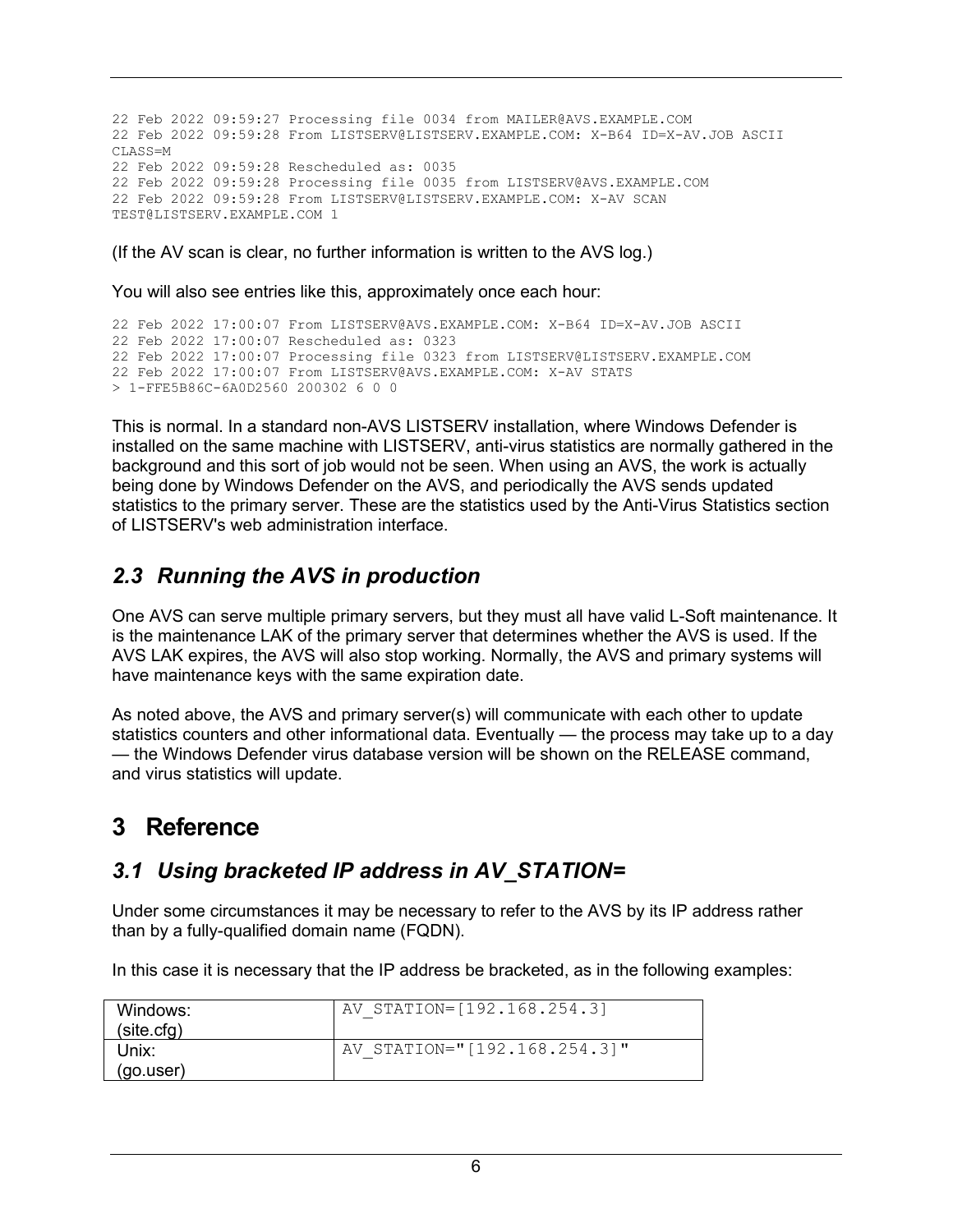| VM:             | AV STATION = $\text{V}$ [192.168.254.3]' |
|-----------------|------------------------------------------|
| (LOCAL SYSVARS) |                                          |

Bracketed IPs should be used only if it is not possible to identify the AVS with an FQDN, for example, if a firewall exists between the AVS and the primary server(s). *Wherever possible, use of an FQDN in the AV\_STATION= setting is strongly recommended.*

#### <span id="page-9-0"></span>*3.2 Uptime and connectivity*

In order to use the AVS, LISTSERV depends on being able to send and receive email from the AVS machine. Thus it is vitally important that the AVS machine have as close to 100% uptime as possible, and that the AVS machine not be prone to dropping out of DNS unexpectedly, or be installed behind a "flaky" router or firewall that makes connectivity to the machine problematic.

It should be carefully noted that any mailings sent to the LISTSERV server during a period when the AVS is unreachable will be delayed until the AVS is back online. Should AVS messages from the primary server to the AVS machine be bounced or otherwise lost, the postings they contain will also be lost. LISTSERV will not retry AVS submissions and there is no way to requeue them short of reposting them.

If the AVS must be stopped for any reason, it is **strongly recommended** that any and all primary servers which use the AVS be stopped first. This will help prevent mail loss in the event that the AVS downtime is longer than expected.

When changing the name or network address of the AVS machine, it is **extremely important** to ensure that the primary server(s) will still be able to exchange mail with the AVS after the change, for the reasons noted above. Also, imposing a firewall between the AVS and its primary server(s) should be done carefully, again ensuring that the flow of mail between the machines not be impeded.

#### <span id="page-9-1"></span>*3.3 Glossary of terms used*

AVS: Anti-Virus Station

FQDN: Fully-Qualified Domain Name, for instance, listserv.example.com .

LAK: License Activation Key

NIC: Network interface card

Primary server: A LISTSERV production server that is configured to use an AVS for anti-virus scanning.

| Change Log:       |                                                                                          |
|-------------------|------------------------------------------------------------------------------------------|
|                   | 20040512-001 Reserved or special characters should not be used in AV SECRET WORD setting |
| 20040707-001 14.3 |                                                                                          |
| 20050601-001 14.4 |                                                                                          |
| 20060224-001 14.5 |                                                                                          |
| 20070620-001 15.0 |                                                                                          |